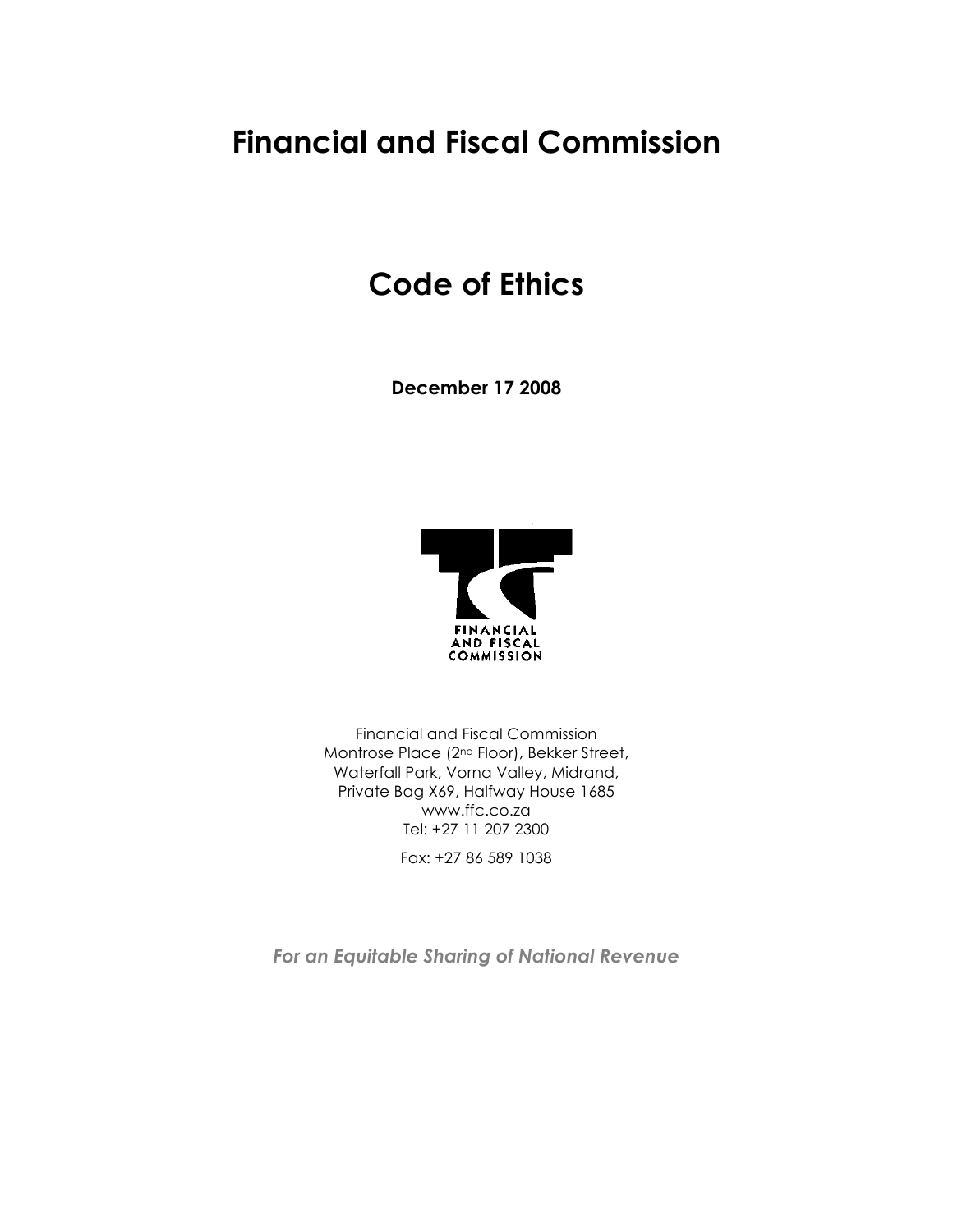## **Financial and Fiscal Commission Code of Ethics**

## **Table of Contents**

**Introduction** Purpose of this document Vision Institutional values Ethical values Ethical standards Implementation **Sanctions** 

## **1. Introduction**

The Financial and Fiscal Commission (FFC) is a Constitutional entity

- That was established in terms of Section 220 of the Constitution of the Republic of South Africa Act No. 108 of 1996 as amended ("the Constitution");
- That functions in terms of the Financial and Fiscal Act (Act No. 99 of 1997) as amended
- That acts as a consultative body for, and makes recommendations and gives advice to, organs of state in the national, provincial and local spheres of government on financial and fiscal matters;
- That operates in accordance with the right to freedom of expression contemplated in Section 16 of the Constitution which includes the freedom to receive or impart information or ideas; academic freedom and the freedom of scientific research;
- That subscribes to the values of good governance, accountable public administration and sound financial and human resources management as reflected in the Constitution, the Public Finance Management Act and

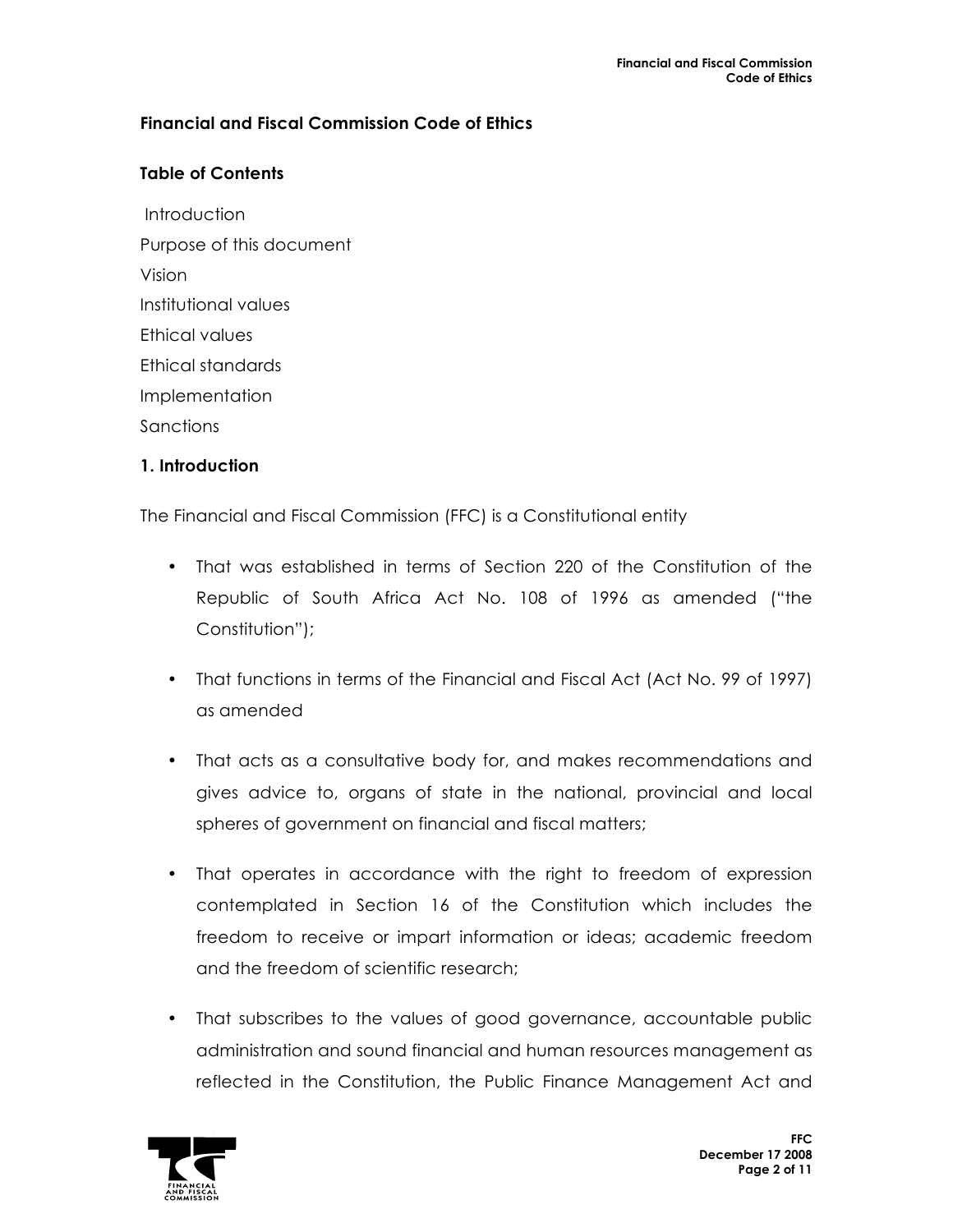other laws and regulations applicable to public administration within South Africa; and

• That is accountable to Parliament for its good governance and for the discharge of its mandate.

The Commission and its employees wish to commit themselves to a code of ethical behaviour that accords with this status and with these values, principles and obligations.

## **2. Purpose of this document**

The purpose of this Code is to establish a set of ethical values and standards -

- Consistent with the objects and vision of the FFC;
- Consistent with the constitutional and legal framework binding on the FFC; and
- Binding on Commission members, managers and other employees of the FFC.

**3. Vision**

The vision of the FFC is to enhance the developmental impact of public resources through the financial and fiscal system in South Africa.

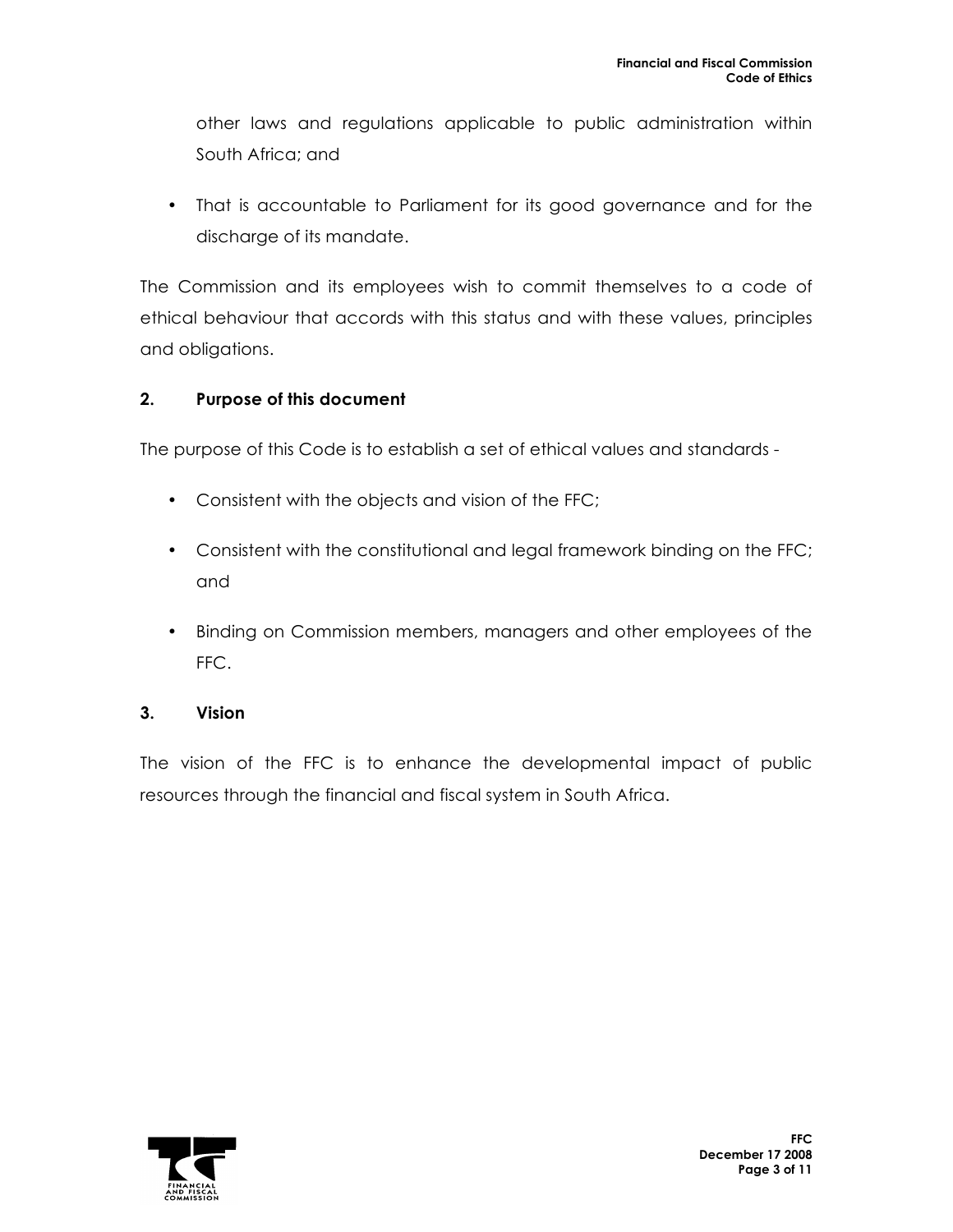## **4. Institutional Values**

As an institution, the FFC will at all times strive:

- To be an institution whose work is viewed as authoritative and nonpartisan;
- To use its Parliamentary grant and other public funds to undertake and promote research that will benefit all the people of South Africa, particular regard being had to the provisions of Sections  $214(2)(a) - (i)$  of the Constitution;
- To collaborate with relevant groupings including government, higher education institutions, donors, non-governmental organisations, media and advocacy groups in the course of its work, while maintaining its independent identity;
- To be guided by this Code of Ethics in introducing, revising and implementing policies and procedures to guide Commission members and employees in respect of ethical conduct in their different spheres of activity. The FFC's policies and procedures will thus seek to integrate ethical issues into day-to-day activities and decision-making within the organisation.

## **5. Ethical Values**

Staff and Commission members at the FFC will be guided in their conduct on behalf of the FFC by the values listed below. These values apply to all activities of the FFC:

#### **5.1 Professional Excellence**

The FFC seeks to conduct its work in an innovative, creative and professionally excellent manner. Commission members and employees will conduct

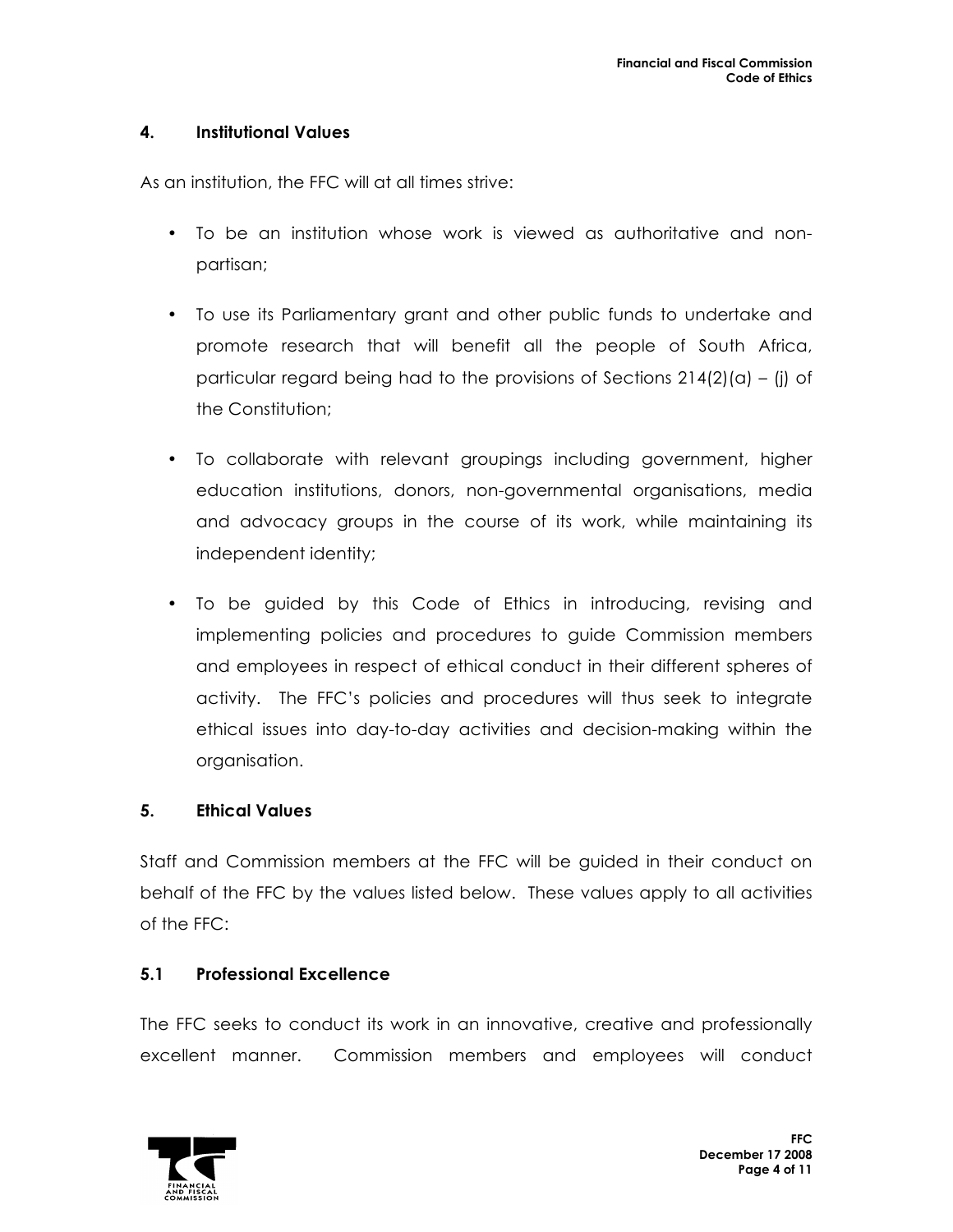themselves diligently and strive continually to enhance their productivity and the quality of their work.

## **5.2 Non-partisanship and Independence**

The FFC conducts research and provides information free from any political, racial, religious or other bias, guided by the values in this Code.

## **5.3 Non-discrimination**

The FFC strives to eliminate discrimination and promote equal opportunity and affirmative action in all aspects of its activities. Commission members and employees will not make decisions or take actions on behalf of the FFC that discriminate, whether directly or indirectly, on any ground such as race, religion, gender, sexual orientation or any other impermissible ground in terms of the Constitution or other legislation prohibiting discrimination.

## **5.4 Honesty and integrity**

Honesty and integrity are guiding principles in all the activities of the FFC. All reporting obligations must be complied with fully and honestly. Research results must be fully and accurately recorded. All forms of dishonesty are rejected and any dishonest conduct, such as fraud or corruption, will be appropriately sanctioned through disciplinary action or other appropriate means. Any conflict of interest or potential conflict of interest will be fully and timeously disclosed.

## **5.5 Respect**

Commission members and employees acknowledge each other's areas of skills, competence and fields of expertise. Commission members and employees will be transparent in their dealings with one another and will share information and resources and avoid harmful competition in order to promote the overall interests of the FFC.

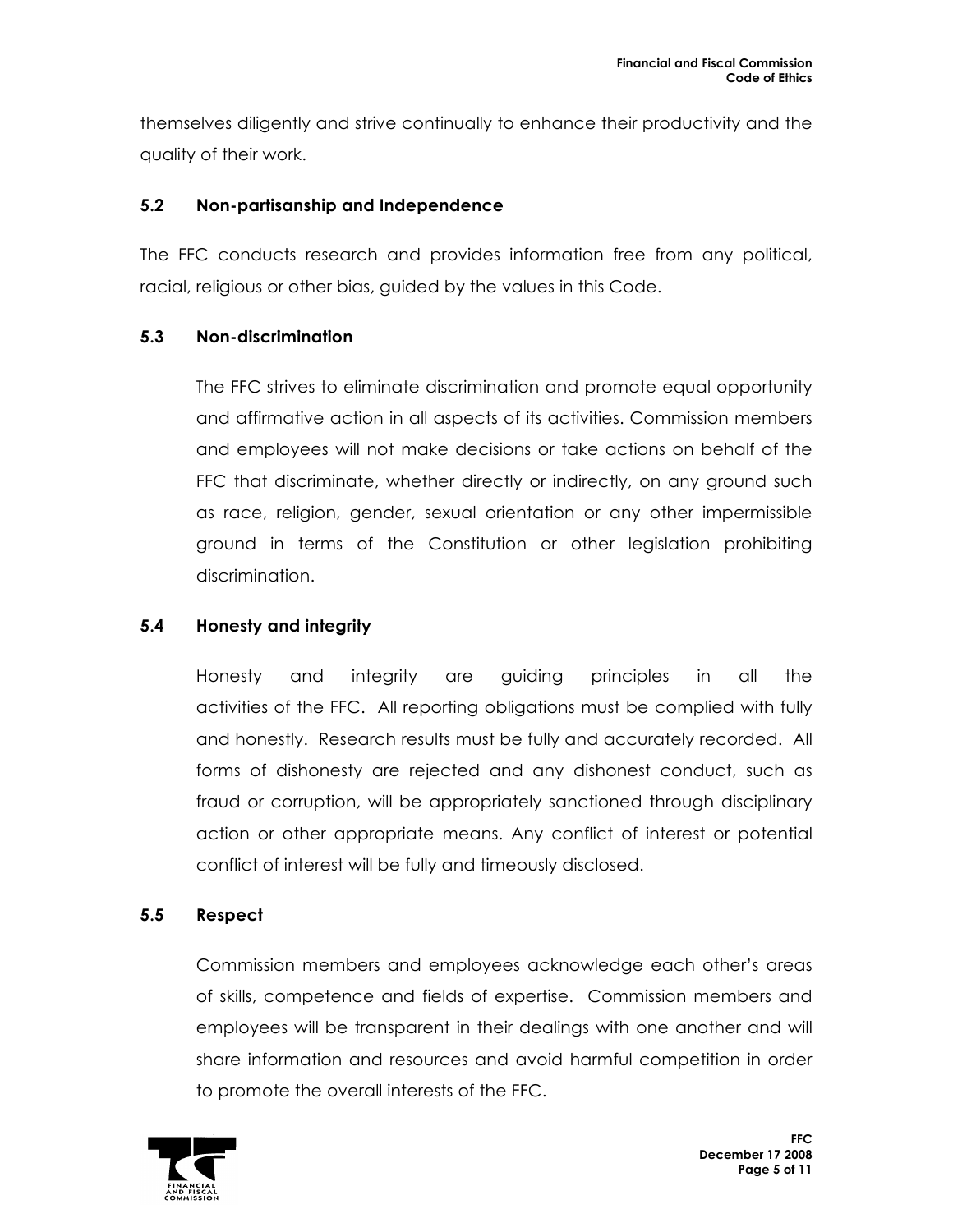Relationships between individuals within the FFC, as well as with peers, participants in research programmes and the community at large will be built on respect for each individual's rights, dignity and interests. The diversity and uniqueness of individuals will be acknowledged and respected. Any conflicts that may arise will be resolved in a manner consistent with fairness, mutual respect and collegiality.

## **5.6 Fairness that Builds Trust**

Decision-making and conduct within the FFC are informed by ethical values and policies, and a respect for the rights of individuals. Fair, consistent and transparent decision-making will promote trust between individuals

## **5.7 Collaboration**

Commission members and employees will work collaboratively to promote the legitimate interests of the FFC. The FFC works in collaboration with key constituencies such as government, other research organisations, higher education institutions and NGOs to bridge the gap between research, policy and action in order to increase the impact of research. Commission members and employees will promote and participate in the transfer of skills and knowledge to further the interests of the FFC and the broader research community within South Africa and the African continent.

## **6. Ethical Standards**

#### **6.1 Responsibility**

Commission members will provide oversight to ensure that employees who exercise a function that has been delegated to them carry out the fiduciary duty that they have:

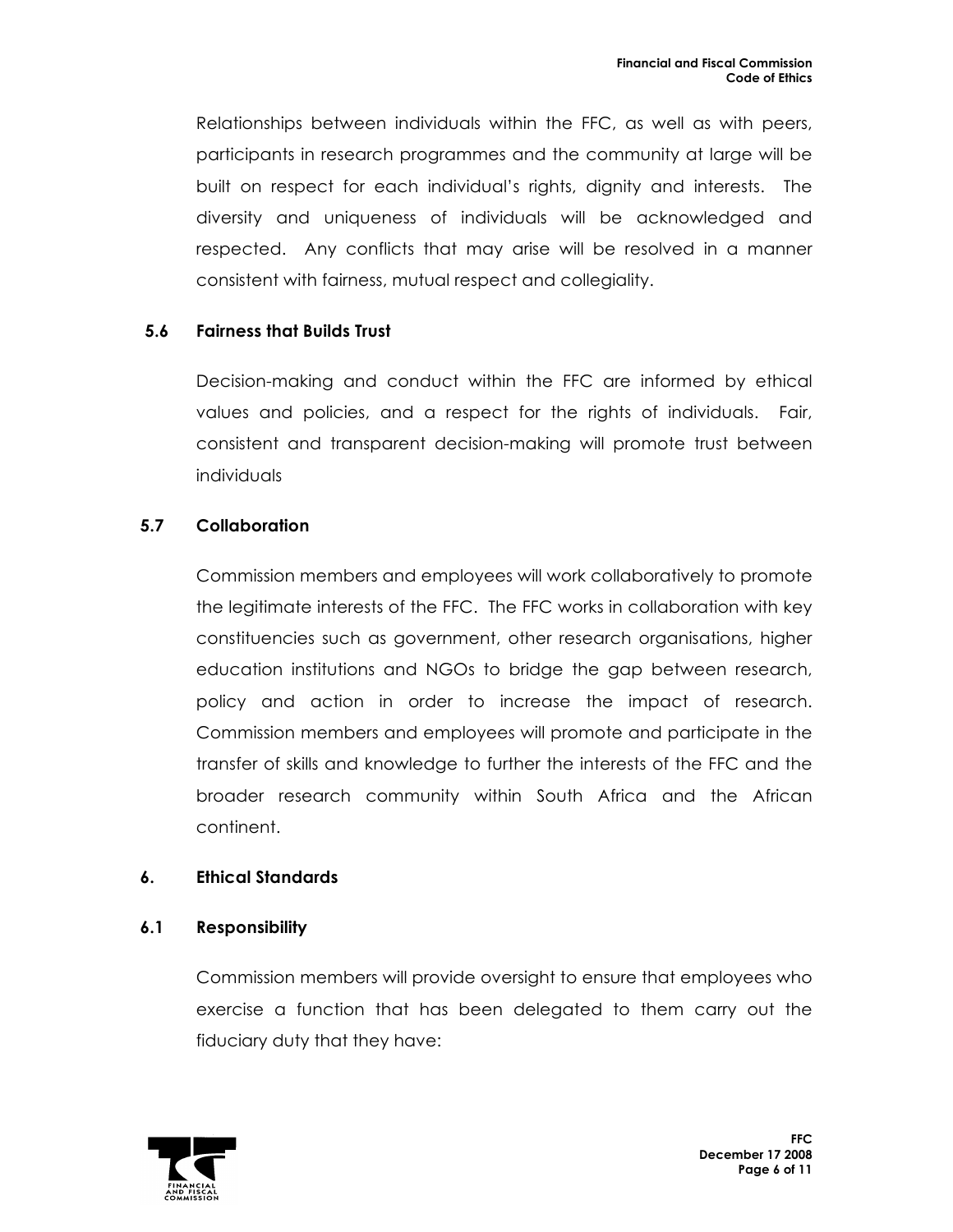- To exercise the utmost care in protecting the assets and records of the FFC;
- To act with fidelity, honesty and integrity and in the best interests of the FFC in managing the FFC;
- To comply with all other legal obligations when performing these functions.

## **6.2 Research Ethics**

All research conducted by or on behalf of the FFC must uphold the highest ethical standards including:

- respect and protection of confidentiality
- transparency,
- scientific and academic professionalism,
- accountability and responsibility;

The Commission will adopt, and revise from time to time, on the advice of the FFC Research Committee, a detailed Code of Research Ethics which is binding upon all FFC employees who undertake research activities. It is the responsibility of the relevant FFC employees to ensure that persons or organisations who undertake research in collaboration with the FFC comply with acceptable ethical research standards in such collaborative work.

## **6.3 Business Ethics**

All decisions concerning the conduct of business by or on behalf of the FFC must be made in an ethical manner consistent with this Code. These principles apply to situations in which the FFC seeks to obtain revenue-

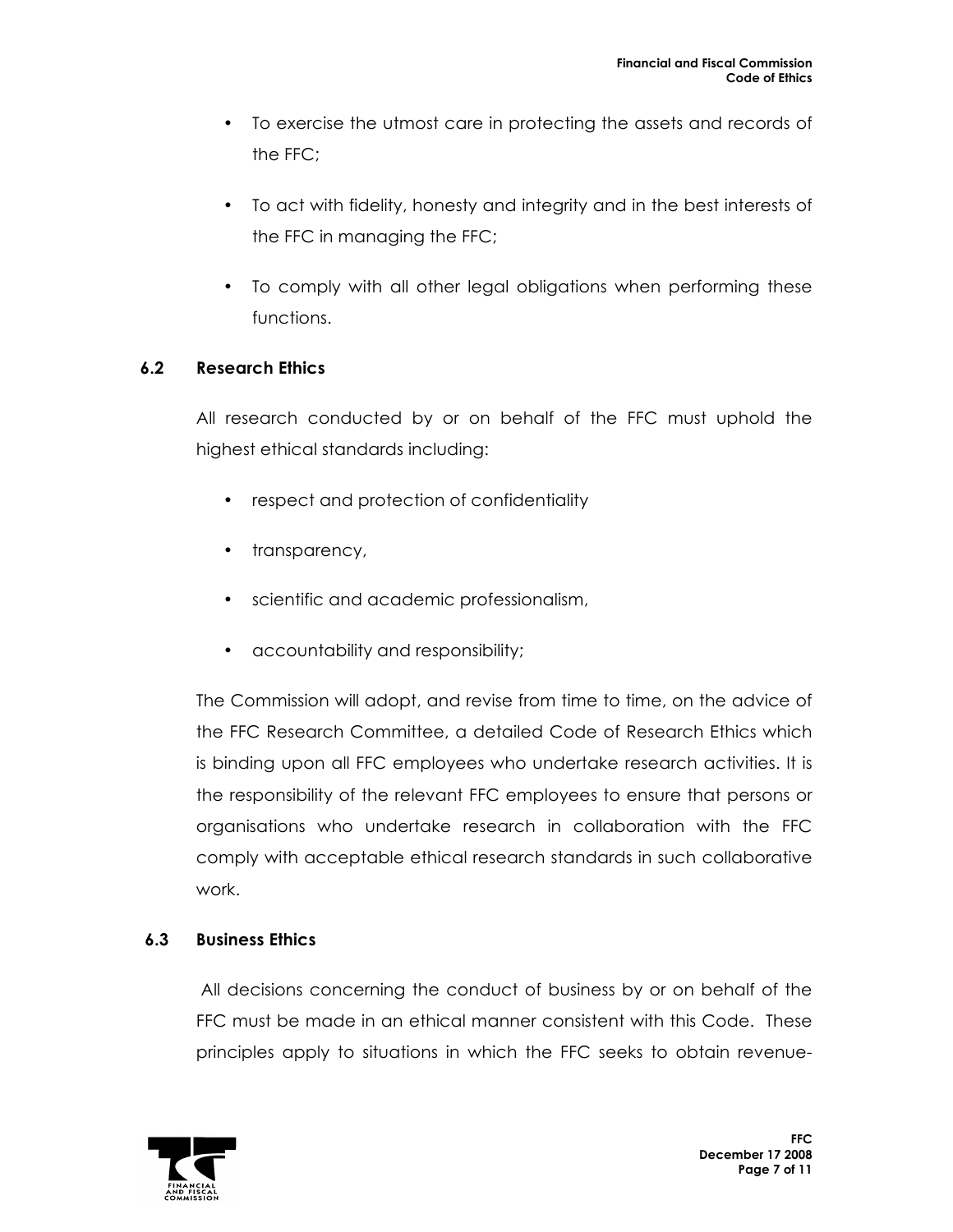generating work as well as in its conduct towards suppliers and other persons doing business with the FFC.

## **6.4 Conflicts of Interest**

A conflict of interest may occur in any situation in which an employee or Commission member has a personal interest, which may interfere with his or her objectivity in performing duties on behalf of the FFC. It is the responsibility of individual Commission members and employees to disclose potential conflicts of interest. Any conflict of interest that is disclosed must be recorded.

Commission members:

- Must disclose any direct or indirect financial interest that they may have in respect of any matter being considered by the Commission
- Subject to any decision by the Commission, must recuse themselves from decision-making and voting where a conflict of interest compromises their position
- Must not utilise information that they have obtained as a result of their service on the Commission and that is not available to the public, to further their private interests or the interests of any other organisation with which they may be affiliated;

Managers or other employees:

- Must not hold financial interests that conflict with the conscientious performance of their duties;
- Must not utilise information that they have obtained as a result of their work and that is not available to the public, to further their private interests or the interests of any other organisation with which they may be affiliated;

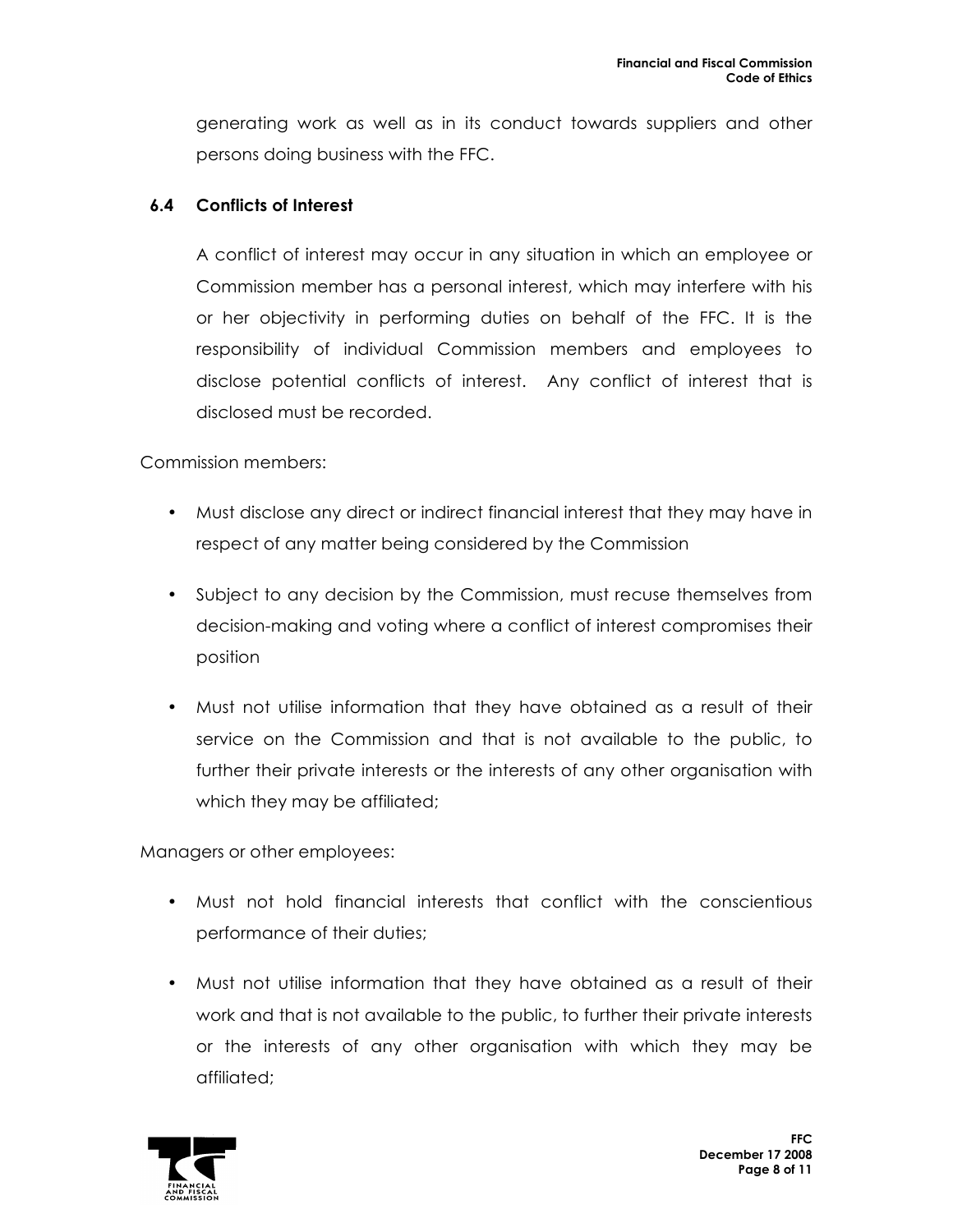- Must disclose any interest that they have, or that a family member, or other person with whom they are closely connected has, in any entity that wishes to engage in any activity or transaction with the FFC;
- Must not receive any benefit from any person as an inducement for obtaining work or business from the FFC and must declare any gift received in connection with FFC work or business in accordance with FFC policy;
- Must not participate in making any decision on a matter in respect of which they may have a conflict of interest or a potential conflict of interest;
- Must not undertake any work for personal income, unless such work has been expressly authorised at the appropriate level of management and unless undertaking such work does not constitute a conflict of interest;
- Must bring any situation in which a conflict of interest may have influenced decision-making to the attention of the appropriate level of management.

The FFC will maintain:

- A register of interests of Commission members and of employees that have been disclosed;
- A set of procedures to facilitate the identification of conflicts of interest.

## **7. Implementation**

7.1 The ethical values and standards set out in this Code and the other Codes adopted by the FFC reflect the constitutional and legislative framework within which the FFC operates. Compliance with these ethical values and standards is therefore an ethical and legal obligation on Commission members and employees.

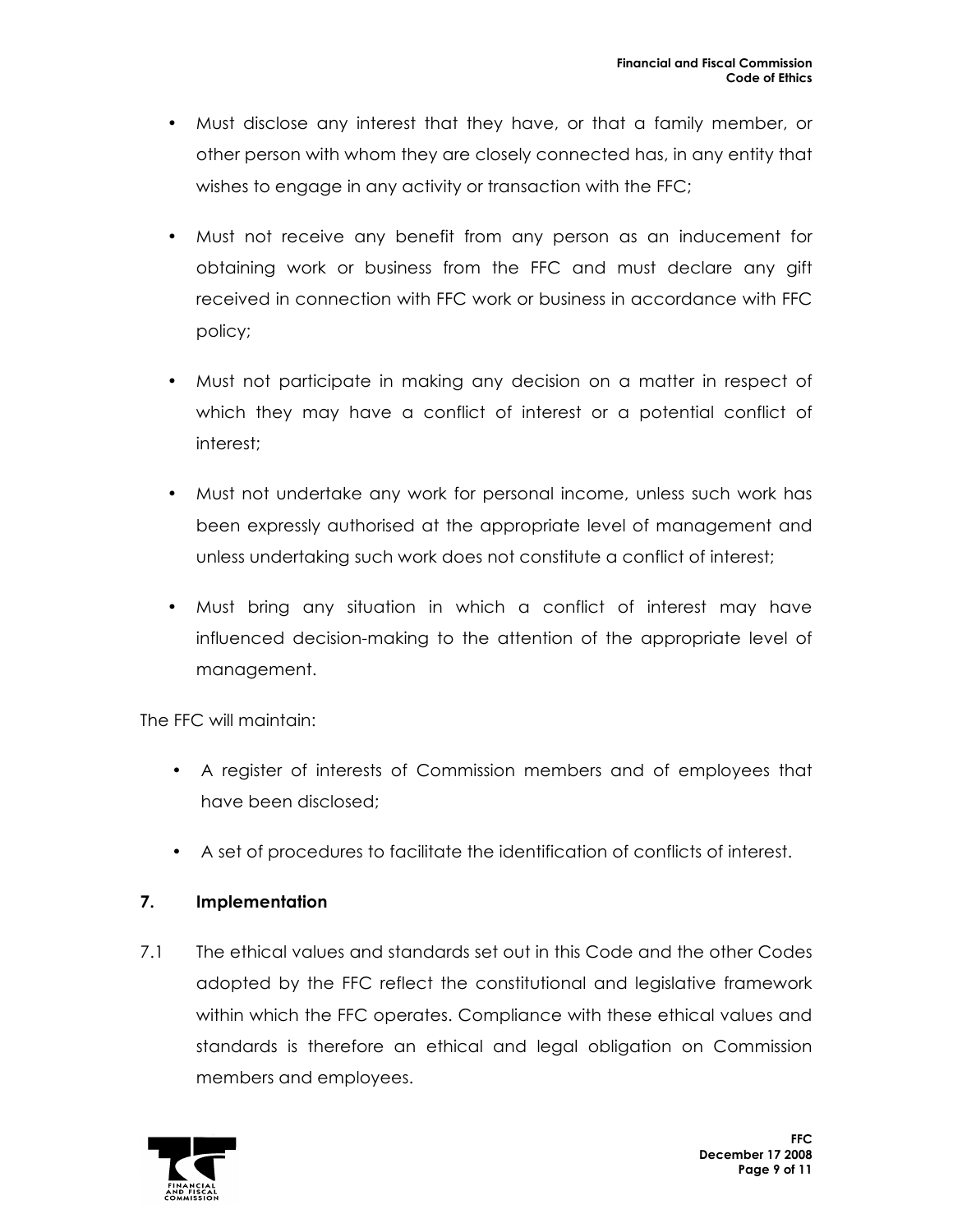- 7.2 All Commission members must endorse and subscribe to the ethical values and standards set out in this Code. It is the responsibility of Commission to review, and when appropriate, revise the Code. The review of the Code will include a process of consultation with employees of the FFC.
- 7.3 All FFC staff will, after a process of consultation, be asked to indicate their commitment to this Code.
- 7.4 All new Commission members and employees will be given orientation and induction into the FFC's ethical values and standards and into compliance with this Code of Ethics. Compliance with the Code of Ethics will be a term of employment for all new employees.
- 7.5 It is the responsibility of management to ensure hat:
	- ethical considerations are taken into account in decision-making for which they are responsible,
	- all employees are familiar with, and cognisant of, their ethical obligations as employees of the FFC.
- 7.6 Any person who becomes aware of conduct by an FFC Commission member or employee that may breach this Code or any other FFC policy or procedure has a duty to bring this to the attention of the appropriate level of management. This includes any situation in which any third party has improperly sought to obtain work from or do business with the FFC;
- 7.7 Employees have the right and duty to seek guidance from their superiors about the application and interpretation of the applicable ethical values and standards. For example, any employee who is uncertain as to whether he or she has a potential conflict of interest in respect of a decision is entitled to request guidance from management. Any such request for assistance will be treated as confidential.